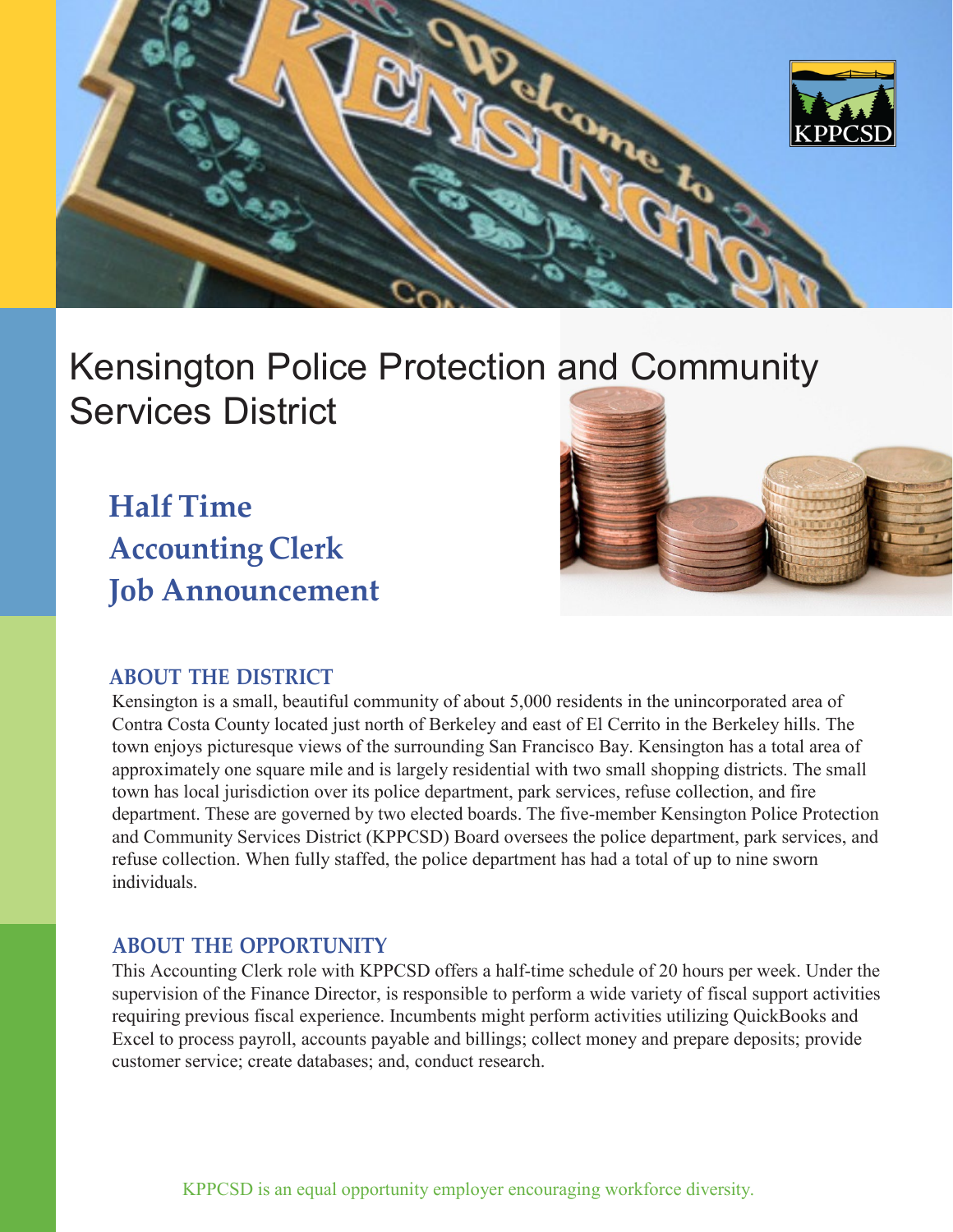#### **ABOUT THE RESPONSIBILITIES**

Some of the Accounting Clerk's primary responsibilities will include but not be limited to the following:

Utilizing QuickBooks and Excel enter a variety of fiscal-related information into databases; maintain fiscal records and files; process payroll; process accounts payable and process billings.

Other responsibilities may include:

Verify and process financial documents.

Perform general clerical duties, which may include preparing mailings; opening, sorting, and distributing mail; maintaining office supplies; filing; and performing other fiscally related activities. Collect money and prepare deposits.

Provide customer service

Create databases

Conduct research.

Analyze and reconcile financial account activities.

Utilizing QuickBooks and Excel; compile and maintain financial and statistical data records; prepare and distribute related reports.

Assists in preparing financial documents.

Respond to requests for information.

Performs other duties of similar nature or level as required.

# **EDUCATION & EXPERIENCE REQUIREMENTS**

- Graduation from High School, or equivalent GED certificate; one year of clerical experience working for a private or public employer.
- Two (2) years of fiscal support, bookkeeping, accounting support or experience related to the area of assignment.
	- One year of bookkeeping training in an approved vocational training program or completion of 30 semester or 45 quarter units with coursework in accounting/bookkeeping at an accredited college or university may substitute for one year of experience or, an equivalent combination of education and experience sufficient to obtain the knowledge and skill to successfully perform the essential duties of the job.

# **ADDITIONAL REQUIREMENTS**

The successful candidate MUST be able to pass a law enforcement background check.

Knowledge of: Cash handling techniques; processes and procedures in general accounting, payroll, collections, bookkeeping principles; standard office equipment and procedures; data entry techniques; customer service principles; filing techniques.

Skill in: Using computers and related software applications including proficiency in QuickBooks and Excel; performing mathematical calculations; balancing financial accounts; preparing reports; filing and maintaining records; keyboarding; using standard office equipment; providing customer service; operating a 10 key; and, communicating both orally and in writing sufficient to exchange or convey information and to receive work direction.